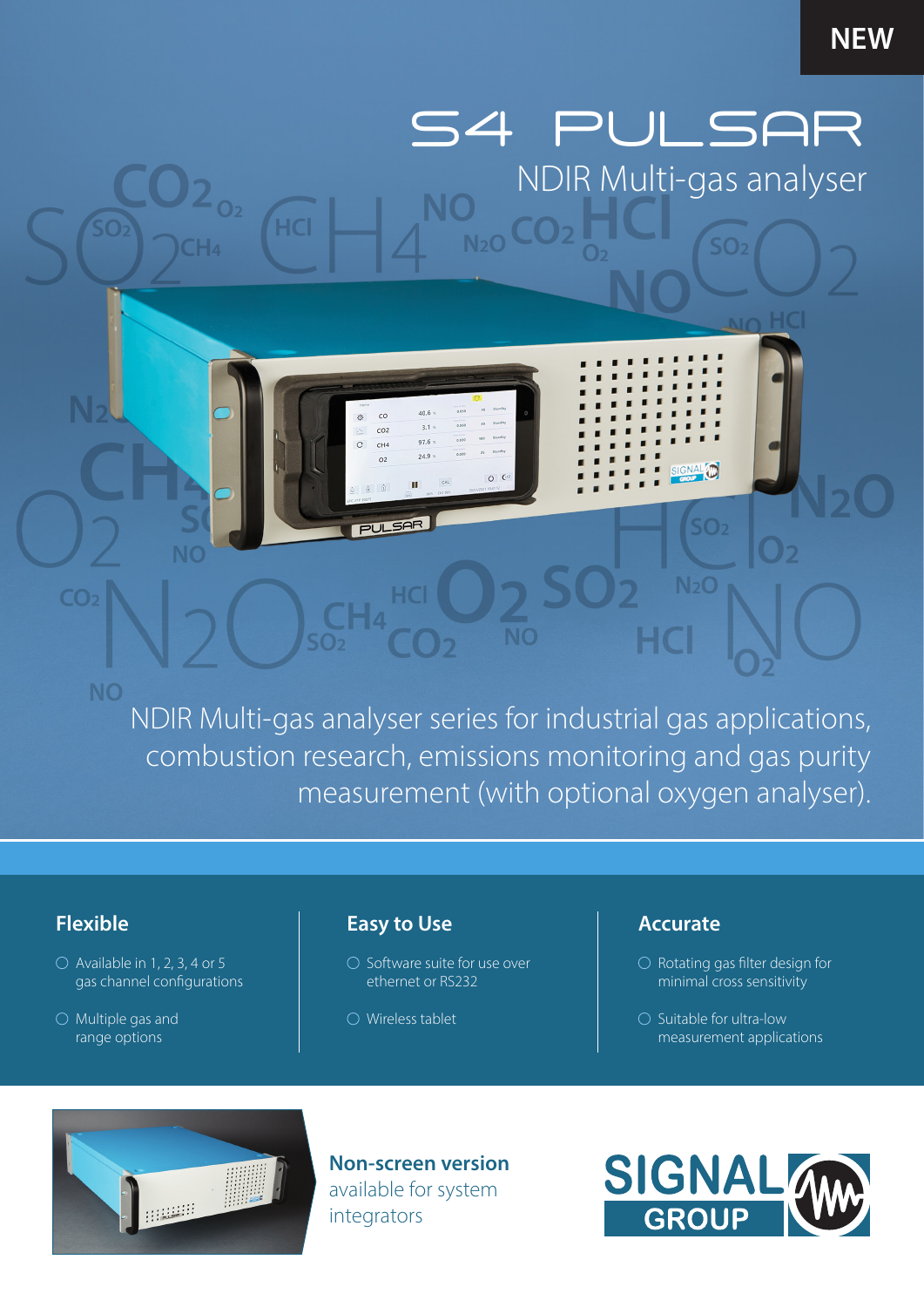The new PULSAR analyser from Signal Group has been upgraded to provide the company's best ever performance specification. With **ultra-low drift** it is ideal for low range applications and high accuracy measurement. The unique design of the detector prevents cross-sensitivity to other gases and also removes the risk of contamination by particulate matter. As a result, this instrument is ideal for a wide range of industrial applications.

The new PULSAR gas analysers employ Gas Filter Correlation technology to measure only the gas of interest, with **negligible interference from other gases**.

The optical bench is enclosed in a heated case so an **external chiller is not necessary** for non-condensing samples. There is no interference from water vapour.



By using two sample cells of different lengths in series, it is possible to select a low-range and a high-range; thereby **increasing the overall dynamic range**.

A parallel twin optical bench version is also available for applications requiring the measurement of two **different gases or** 

#### **two ranges of the same gas** running continuously.

Advanced software, employing a 4th order polynomial, ensures linearity of response to maintain **high levels of accuracy across the full range. Each range on each channel can be linearized by the user and can be calibrated independently**. The analysers are supplied with **remote interface software** (S4i) as standard, which enables remote data collection and diagnostic capability. This is open source software designed to provide a wide range of functionality, including an option for users to add their own features if they wish.

- Concentration limit (user set)
- 2. Sample flow (outside limits)
- 3. Pump failure
- 4. Heater failure
- 5. Voltage outside limits 6. Thermocouple failure
- 7. Config. error
- 8. Options incorrectly set
- 9. IR Motor failure
- 10. IR Source failure
- 11. Calculations bad (no calibration set)



User selectable ranges can be programmed to allow each range to have a calibration value entered and a relay inside the analyser can be used to select that calibration gas and autocalibrate each range separately.

An **OEM version** of the PULSAR is available for systems integrators. This is supplied without the touch-screen front panel and instead uses a Windows software package to run the entire functionality of the analyser from a remote PC.

Every analyser is supplied with a memory stick loaded with a full suite of software to operate the analyser remotely using LAN/RS232.

Select contact closure output actions, used for alarm outputs, range indication, external calibration gas switching per range or external \* sample valve selection.

**NEW: Every S4 gas analyser can now be supplied with a rugged, wireless tablet which connects wirelessly to the analyser via an inbuilt 802.11 wifi that can connect up to 50 metres away. This provides users with the ability to view live data in a different location, and even manage data logging, alarms and calibration.**

### **A wide range of user-set alarms are available for conditions such as:**

| <b>Measuring Range</b> | <b>Resolution</b> | LDL   |
|------------------------|-------------------|-------|
| $1000$ ppm             | 1ppm              | 2ppm  |
| 10/                    | 10ppm             | 20ppm |

| CO                     |                   |            |
|------------------------|-------------------|------------|
| <b>Measuring Range</b> | <b>Resolution</b> | <b>LDL</b> |
| 100ppm                 | $0.1$ ppm         | $0.6$ ppm  |
| 1000ppm                | l ppm             | 2ppm       |
| 1%                     | 10ppm             | $0.02\%$   |
| 10%                    | 0.01%             | $0.1\%$    |
| 100%                   | $0.1\%$           | $0.4\%$    |

| <b>Measuring Range</b> | <b>Resolution</b> | <b>LDL</b> |
|------------------------|-------------------|------------|
| 100ppm                 | $0.1$ ppm         | $0.6$ ppm  |
| 1000ppm                | 1ppm              | 1ppm       |
| 1%                     | 10ppm             | 20ppm      |
| 10%                    | 0.01%             | 0.02%      |
| 20%                    | $0.02\%$          | 0.1%       |
| 100%                   | 0.1%              | 0.4%       |
| 100%                   | $0.1\%$           | $0.4\%$    |

### **CO2**

| <b>Measuring Range</b> | <b>Resolution</b> | LDL   |
|------------------------|-------------------|-------|
| 1000ppm                | 1 ppm             | 2ppm  |
| 1%                     | 10ppm             | 20ppm |

### **N2O**

| <b>Measuring Range</b> | <b>Resolution</b> | LDL   |
|------------------------|-------------------|-------|
| 1000ppm                | l ppm             | 4ppm  |
|                        | 10ppm             | 40ppm |

### **NO**

### **SO2**

| -----                  |            |       |  |
|------------------------|------------|-------|--|
| <b>Measuring Range</b> | Resolution | LDL   |  |
| 1000ppm                | 1ppm       | 8ppm  |  |
| 1%                     | $0.1\%$    | 80ppm |  |

### **HCL**

| CH <sub>4</sub>        |                   |            |  |  |
|------------------------|-------------------|------------|--|--|
| <b>Measuring Range</b> | <b>Resolution</b> | <b>LDL</b> |  |  |
| 1000ppm                | 1 ppm             | 4ppm       |  |  |
| $1\%$                  | 10ppm             | 40ppm      |  |  |
| 100%                   | $0.1\%$           | 0.2%       |  |  |
| . 00%                  | 0.1%              | 0.4%       |  |  |

To receive a quotation for an analyser that precisely meets your needs, simply send Signal or your local distributor a list of the gases that you need to measure and the required measuring range(s) for each.

# S4 PULSAR

# A new analyser platform for high-performance and ease-of-use **A** wide range of user-set **Specifications by gas/range**

## **GASES**

| $\circ$ $\circ$      |  |
|----------------------|--|
| $\sim$ $\sim$ $\sim$ |  |

- CO  $OCH4$
- o NO
- o N<sub>2</sub>O
- $O$  SO<sub>2</sub>
- o HCl  $O_2$
- 

# **APPLICATIONS**

- $O$  CEMS
- o Research
- Compliance
- Gas Purity Automotive
- Air Quality
- O Process
- $\circ$  Combustion

#### S4 PULSAR **analyser screens**

#### **MENU**

| Options       |                   |                   |                                                                                        |
|---------------|-------------------|-------------------|----------------------------------------------------------------------------------------|
| ≡ι            |                   |                   | Mi Debug is on                                                                         |
| Ξ,            |                   | $\circ$           | SIGNAL VA                                                                              |
|               | TPF               | ø                 | <b>CONTRACTOR</b><br>betwie baseball at a                                              |
|               |                   | ₽                 | MARINE<br>NUMBER<br><b>BE SPECIFIED STATES</b><br>by close in expenditures to be their |
|               | $\mathfrak{a}$    |                   | <b>CARL LINES</b>                                                                      |
| $\equiv$      |                   |                   |                                                                                        |
|               |                   |                   |                                                                                        |
| ------------- | <b>Seven Bill</b> | <b>Contractor</b> | ----                                                                                   |

Has links to calibration gas setup, time set, error log, display restart, display refresh, local/remote mode selection and software upgrade. Exit returns to Main screen.

#### **CHANNEL DETAIL**



Control and calibration of individual gas measurement channel. Contains chart for visual trace of concentration. Range selection and other channel specific information.

#### **GRAPHS**



A visual log of recent concentration measurements for all channels, shown as percentage of range.

#### **ALARMS SETUP**

| <b>Alarms</b>          |                                 |                   |         |
|------------------------|---------------------------------|-------------------|---------|
|                        | co                              | CO <sub>2</sub>   | 02      |
| Concentration<br>(PPM) |                                 |                   |         |
|                        | Hah Imk 1000000 1000000 1000000 |                   |         |
| Low limit              | $-1000$                         | $-1000$           | $-1000$ |
| Flow (rel/min)         |                                 |                   |         |
| <b>High limit</b>      | 3000                            | 3000              | 3000    |
| Lew limit              | 0                               | 0                 | 0       |
|                        |                                 |                   |         |
|                        |                                 |                   |         |
| CAC SON WATER          |                                 | <b>Denne Bill</b> | COMA    |

User selectable settings for concentration and flow alarm limits. Useful for safety or process control.

#### **PROGRAMMABLE CONTACT CLOSURE SETUP**



#### **DIAGNOSTICS**

Shows current analyser condition



**CAL GAS SETUP** 

|                          | <b>Internet</b> |                                | 1 (ppm)         |                     |
|--------------------------|-----------------|--------------------------------|-----------------|---------------------|
| Color<br><b>Syndical</b> | o<br>$\sim$     | O<br>$\cdots$                  | $\Omega$<br>122 |                     |
| <b>Banau 1</b>           | 1000            | 150000                         | 250000          |                     |
| Renar 2                  | 1000            | 150000                         | 250000          |                     |
| <b>Range 3</b>           | 1000            | 150000                         | 250000          |                     |
| Renard                   | 1000            | 150000                         | 250000          |                     |
| Range 1                  | 1000            | 150000                         | 250000          |                     |
|                          |                 |                                |                 |                     |
| C                        |                 |                                |                 |                     |
| GDC-20R 20071            |                 | <b>Seven Bill</b><br>been<br>m | COM             | 11/02/2021 13:23:08 |

Use this page to set span gas concentrations. Users may set one concentration for each range on each measurement channel.

#### **DATALOGGING**



#### Enable and set log rates and file title. Allows for exporting to external memory.